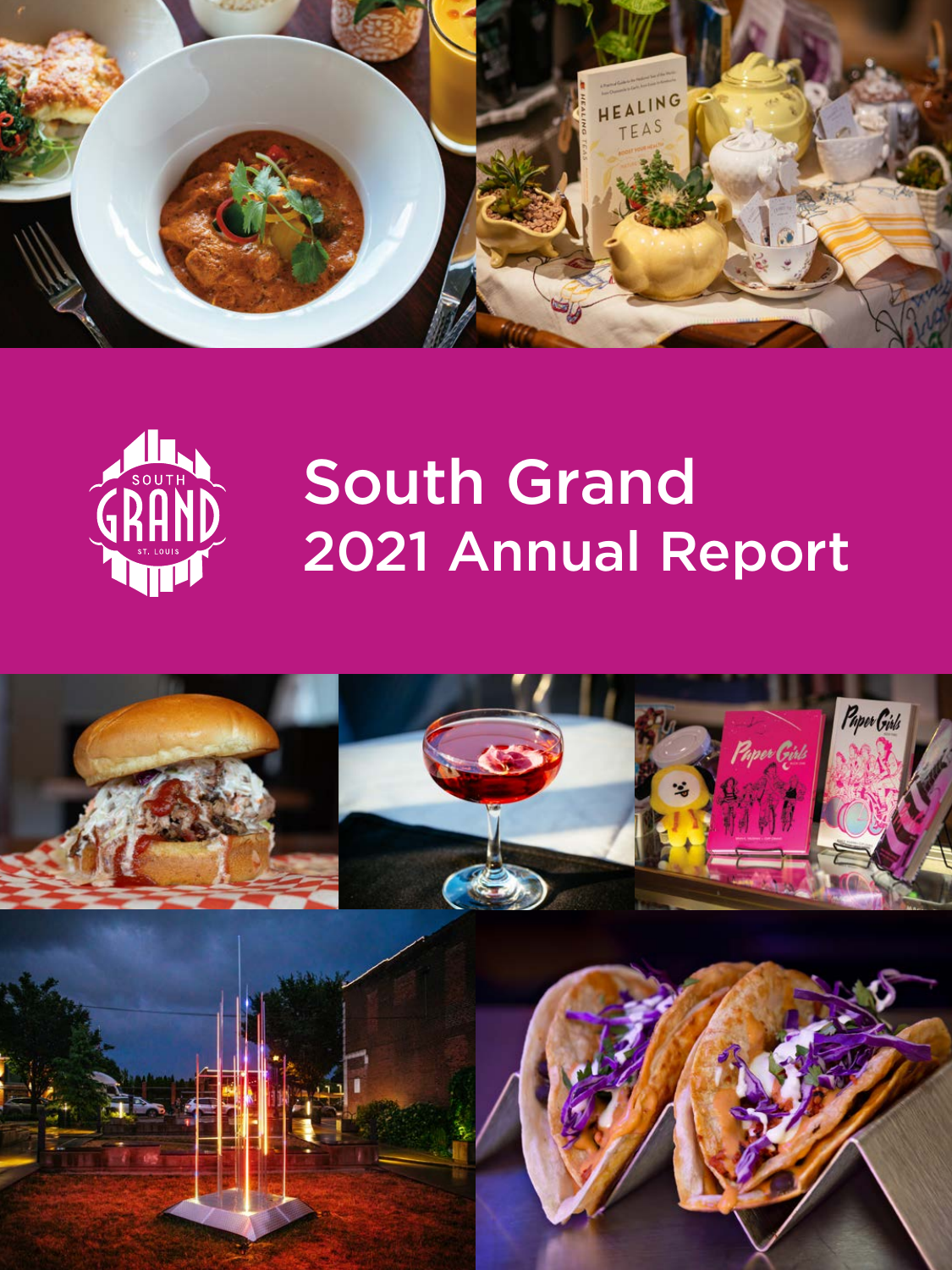# South Grand Community Improvement District:

# Who We Are

#### MISSION

To cultivate a robust and supportive business climate on South Grand in order to establish the Tower Grove community as the premiere urban lifestyle district in the Saint Louis Metropolitan area.

#### VISION STATEMENT

Further enhance the South Grand Community Improvement District to become a thriving self-sufficient vibrant community that emphasizes safety, cleanliness, promotions, quality tenant attraction and retention, and infrastructure improvements.

#### VALUES

#### COMMUNITY ENGAGEMENT

We believe it is our responsibility to engage our surrounding business districts and neighborhoods in order to foster a positive relationship to better serve the Tower Grove Community.

#### ECONOMIC DEVELOPMENT

We are committed to increase our foot traffic through economic development and through capital improvements in order to create a greater return to the property and business owners within the district.

#### PUBLIC SAFETY

We believe to create a robust business climate it is our responsibility to foster a safe and inviting environment to those who live, work, and play within the district.

#### MAINTENANCE

We are committed to ensuring a clean environment through ongoing maintenance of the streetscape of the district as well as ensuring the cleanliness of the commercial buildings through programs and/or ordinances.

# A Message from the President

South Grand Businesses and Property Owners,

This neighborhood is not just a business district to us. It encompasses our lives and the lives of our businesses and patrons. The past two years have been difficult for all of us. We are rebuilding, together, one day at a time. We are proud to report a growing number of retail shops and restaurants on South Grand as the district continues to be a destination for entertainment, shopping and living for a growing demographic.

We are a community that strives to provide a safe, sustainable, and welcoming environment for all to enjoy. A strong community working hard to overcome our daily obstacles including those that are within our control and those that are not. The South Grand patrons, residents, and business owners are the core of the South Grand Community Improvement District, and your voices will always be included. Thank you all for the support in making South Grand a destination for tourists and locals alike.

From the diversity on South Grand to the comradery of our community, we are proud to call South Grand our home. It truly has a flavor all its own.

Sincerely,

**Natasha Bahrami** President-Elect



# 5 Year Vision Plan Objectives

1. Increase the number of customers frequenting businesses throughout the day

2. Understand short term-and long-term goals of property owners

3. Improve the appearance of the district

4. Improve street life 5. Improve the

perception of the development of the Tower Grove Community



# SGCID Accomplishments July 2020-June 2021

#### **Beautification:**

 $\blacksquare$  Forestry planted five trees within the district

■ Brightside Neighbors Naturescaping Grant: plants and landscaping supplies

#### **Grants:**

■ \$5,000 from the Kerr Foundation for rain garden maintenance

■ \$2,000 from SGCID awarded five restaurants Point of Sales grant

■ SGCID Facade Grant awarded to Lemon Grass

#### **New Businesses:**

Lulu's Local Eatery new ownership Terror Tacos

Navin's BBQ Circa: Now! Records

#### **Projects:**

■ Collaboration continues creating a special use district with the City of Saint Louis Planning & Urban Design Agency and the Zoning Department within the City of Saint Louis

■ Commissioned an art Installation with Raven Fox with an LED Campfire installed in Ritz Park

# South Grand Community Improvement District

#### BOARD OF DIRECTORS

#### **Christopher Shearman**

President Gelateria Del Leone

#### **Rachel Presley** Vice President

SF Shannon Real Estate

#### **Phillip Benoist** Treasurer

Commerce Bank

#### **Matt Ghio** Secretary Ghio Law Firm LLC/ GST

Properties **Lorenzo Andrade**

AH Realty Advisors **Natasha Bahrami**

Café Natasha

#### **David Bailey** Rooster South Grand

#### **Noy Liam**

Jay International

## **David McCreery**

Tower Grove Creamery/G&A of St L Inc

Emeritus **Timothy Boyle** City Property Company

**Rachel Witt** Executive Director

SOUTHGRAND.ORG